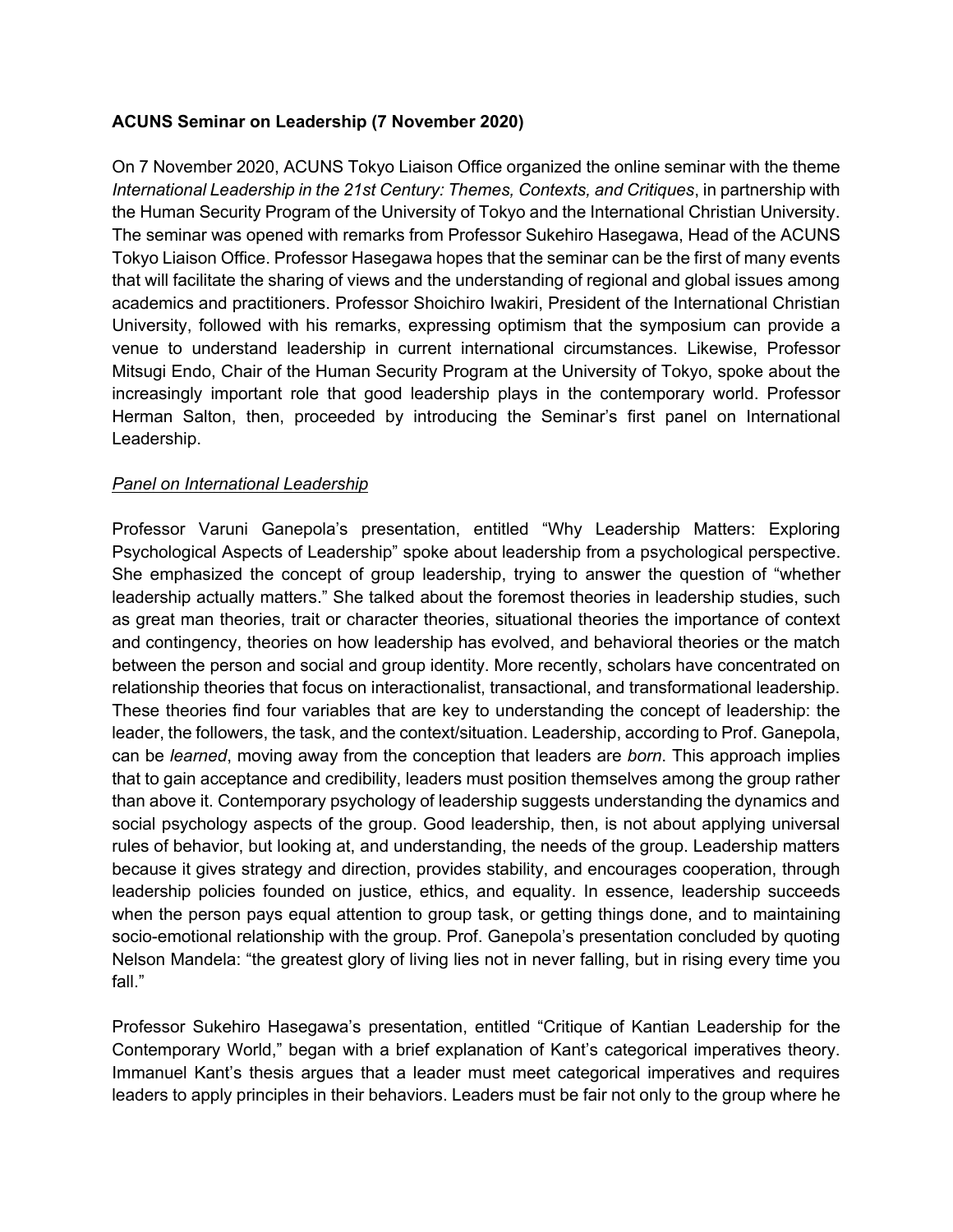belongs but also to those outside it. With his experience as part of UN peace missions in Cambodia, Somalia, Rwanda, and Timor-Leste, Prof. Hasegawa identified one unrelenting question asked by leaders in such environments: What is the right thing to do? He referred to a book by former US President John F. Kennedy, *Profiles in Courage*, to understand the role that courage plays in "doing the right thing" as a leader. More than acting decisively and forcefully, as peace missions may have done sometimes, courage implies freeing yourself from prejudice, personal desire, and preference for a certain group, in exchange for the entire nation's welfare and unity amidst challenges from slavery and war. Such understanding of courage is related to Kant's concept of a third kind of freedom. Beyond freedom from want and fear, freedom from ego and personal inclinations is an important aspect of leadership and doing the right thing. In Eastern philosophy, Buddhists refer to these desires to accumulate money, wealth, and power as *bonno*. One's freedom from these desires manifests in the courage to do what is right. Kant's thesis also resonates in Sun Tzu's statement: "if you know your enemy (partner) and know yourself, you can win a hundred battles (peace) without any loss." Knowing one's self and knowing others are both important in leadership. Doing the right thing in international leadership, for instance, means rising above the principle of your society, doing what is right for all peoples of the world as mentioned in the UN Charter. Prof. Hasegawa concluded by stating that "to address this pandemic, climate change, and other global challenges in the rapidly changing contemporary world, international leaders must rise above conventional thinking values and principles we have acquired over centuries."

Finally, Professor Sangita Rayamajhi's presentation on "Gender, Differences, and Leadership: An Individual Assessment," talked about leadership variations from a gender perspective. She begins by discussing male dominance in the history of leadership and the underrepresentation of women in organizational settings (military, business, and politics). She posed the following questions to the audience: Are men natural leaders? If so, why not women? What is the difference? According to Prof. Rayamajhi, there are certain traits of leadership that are attributable to both men and women. There is gender stereotyping even in leadership forcing women to have to prove competence in leadership. A "double bind" exists wherein if women exhibit leadership qualities typically attributed to men, she is often dismissed as being too competitive, very dominating, and arrogant, whereas these traits would be considered attractive, and even "sexy" when used to describe male leaders. This critical scrutiny of female leaders tends to have an adverse impact on the woman's personality and image. Furthermore, there are obstacles and distractions for women leaders such as religious faith and sociocultural beliefs, reproductive roles, sexism in the workplace, lack of support networks, and gender gaps in employment, education, evaluation, resulting in incongruous stereotypes associated with women in leadership. For female leaders to overcome these obstacles, they have had to combine competence and warmth; exhibit participative and transformational engagement with their groups; create social capital by joining networks, finding mentors, and developing relationships with colleagues within and outside her organization; show appreciation and recognize others; and promote work ethics.

Prof. Rayamajhi concludes by stating that there must be a transformation of perceptions about women's capabilities as a leader by abandoning the view that women have a different leadership agenda and modality from men, and the social assumptions that describe men as more capable than women as leaders. Furthermore, she states that these differences in perceptions between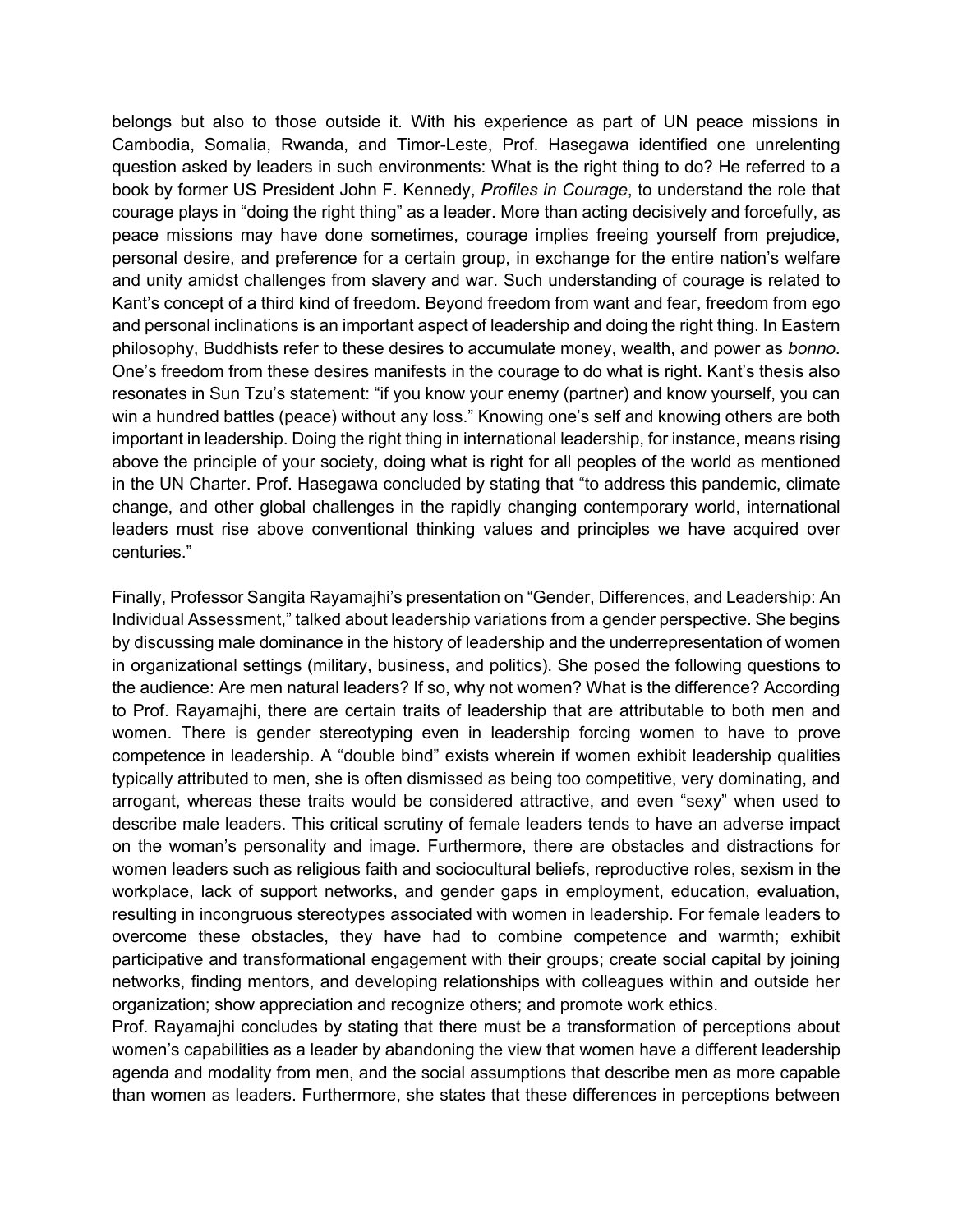male and female leaders are all in our minds, and propagated by misogyny, conditioning and biases. Indeed, women have always exercised leadership in families and communities. Assumptions about leadership have started to change from hierarchical, command-and-control models towards those that are more participatory and transformational.

After the last presentation, the panelists responded to questions from seminar participants. According to Prof. Ganepola, the question "what is the most important characteristic of a good leader?" is probably the hardest question to answer in leadership literature. As there is no recipe for good leadership, she suggests that certain traits fit certain situations. There is not one set of traits or personality characteristic that fits every single situation. Apart from being situational, it is also contingent upon group identity and dynamics, as well as the task or challenge at hand. She further talks about five personality dimensions or domains: openness to experience, conscientiousness, extroversion, agreeableness, and neuroticism. This model, she suggests, helps in understanding leaders' personality traits, but reiterates that it is not possible to generalize certain traits as "good leadership" characteristics. Next, Prof. Hasegawa responded to a personal anecdote related to the lack of leadership and conscientiousness in peace missions, and its negative impact particularly on local peace mission personnel. He recalls a similar experience in assignments in Somalia and Rwanda. He believes that mission leaders must equally care for the security of both local and international staff. More than conscientiousness, he suggests, mission leaders must be professional, knowledgeable of rules, laws, and operational modalities, and must be aware of the mindset of local people. Prof. Hasegawa, then, responded to a question on what he believes to be the kind of world government the international community needs. He suggests that the international community must apply the rule of law and returns to his explanation on the relevance of Kant's thesis. He states that the importance of Kant's thesis is reflected in the application of the rule of law in the international community's responses to global challenges. Finally, Prof. Rayamajhi responded to a question related to the rise of sexual assault and other crimes in Nepal during the time of COVID-19 lockdowns. She relates the escalation of such crimes to an enduring oppressive masculinity, not only against women, but also those that may be victimized due to their potential inferiority and vulnerability. She then addresses a question on gender parity in leadership. She states that the problem does not manifest only in the disparity in numbers of men and women in leadership positions in organizations. She recalls and relates her experience of being sidelined and dismissed in the academe, wherein majority of his colleagues are male. She suggests that women leaders must insist on being heard. Finally, a participant asks Prof. Rayamajhi about how good leadership can help transform institutions in developing countries like Nepal. She states that leaders must not have any vested interests in their role of addressing crises such as the current pandemic. Transformation, she suggests, must come from within the leadership for any changes to institutions to happen. After addressing these questions from participants, Prof. Salton raised the issue of bad leadership and abhorrent principles that manifest in some leaders' governance strategies. In response, the panelists agreed that in such cases, bad leaders must be exposed and talked about, values and ethics must be universally upheld, and defend democracy and the rule of law against corrupt and immoral governance.

## *Panel on Leadership in Selected Area*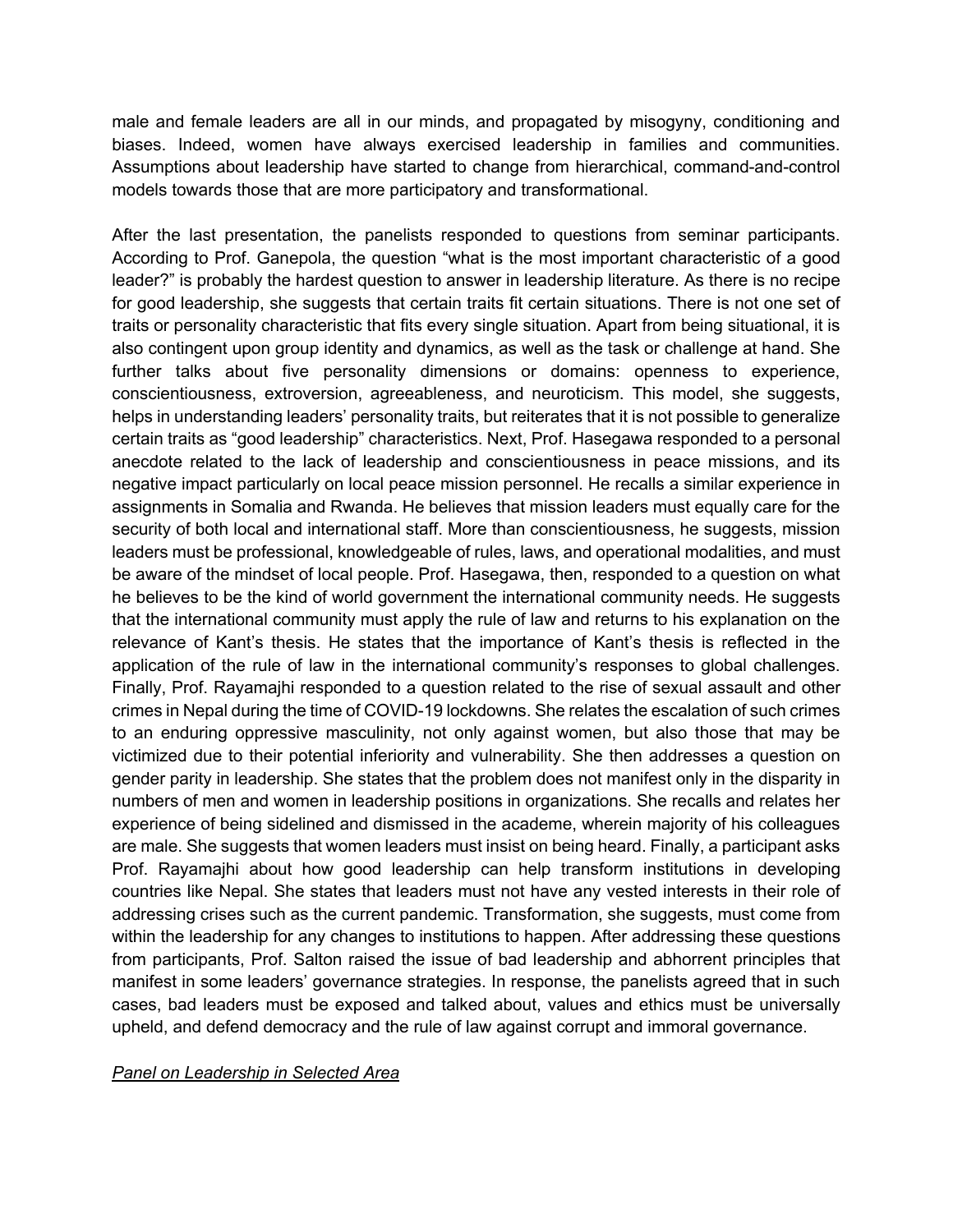Doctor Suze Wilson's presentation, entitled "Lessons from New Zealand's Leadership of the Pandemic," started with an overview of New Zealand's pandemic experience. Although the country's epidemiological curve had a steep growth in March, the number of cases quickly dropped after the government imposed a strict lockdown and adopted the strategy of eliminating community transmission. New Zealand, therefore, had relative freedom of movement and freedom from COVID-19 since April. While an array of factors can influence how a government deals with the pandemic, New Zealand has shown that it managed the COVID-19 experience well compared to the other island nations such as Japan, and Ireland, while Taiwan's response was outstandingly successful. Doctor Wilson then highlighted the notable features of New Zealand's response to the pandemic that others could draw lessons from. First, the government prioritized a strategic health response in which the containment of the virus was done first to better position the country economically. For example, the government delivered necessary provisions during the lockdown and set a post-lockdown platform for economic rebound. Although health and the economy are connected, oscillating between a health response and economic response, such as in the UK, is not an effective strategy. Second, the government has been willing to listen and be led by science, to report openly, and show receptiveness to the public, thereby strengthening the legitimacy of government recommendations. Third, the government conducted daily press conferences to inform the public, ultimately building public trust. This form of communication has also become a medium to push for inclusive action that would help people cope with the pandemic, such as wage subsidies and education television for children. Doctor Wilson concluded her presentation by emphasizing that the actions of the government have been in line with helping people cope emotionally and fostering a greater sense of trust.

Raymond Andaya summarized the questions for the panelists. In response to the interconnected questions about the necessary steps to address a divided world and make the UN's role more relevant, Professor Gilmore called for a reframing of these questions beyond the pandemic context and the Global North experience. Several countries have long been experiencing life-shattering poverty and dignity erosion. Meanwhile, the UN is weakened, too silent, and unwilling to stand up for human rights, as set in its Charter, because of its preoccupation with managerialism. Professor Howard, in response to the future of peacekeeping and the current divisions, added that UN peacekeepers need a certain amount of detachment from the UN Security Council and UN headquarters in order to innovate and transform. In response to further questions on the theme of power in peacekeeping, Professor Howard noted that most missions recognize the collective common interest for peacekeeping over national interest. However, issues regarding accountability remain, especially in the absence of strong institutional legal forms. Finally, Professor Howard noted that white supremacy and extremism is an issue that deserves greater attention. She stressed the importance of re-focusing the attention toward understanding the underlying conditions for why people would subscribe to extremism and how this could be changed. Responding to the question on how to rebuild trust in leadership, how to put an end to bad leadership, and whether the New Zealand experience can be transferred elsewhere, Professor Wilson emphasized the need to overcome the idea that "leadership is the heroic act of an individual." Instead, leadership is relational in which people engage through a transparent dialogue, thereby building trust. It is, therefore, imperative to select or vote for leaders with relations skills over those who use their leadership positions for their advancement instead of serving others, the latter intensifying solving rather than solving them.

Professor Ai Kihara-Hunt noted the following views about leadership common throughout the panelists' presentations—one that is based on the interest of common humanity instead of division, relational to foster trust rather than managerialism, and is willing to confront